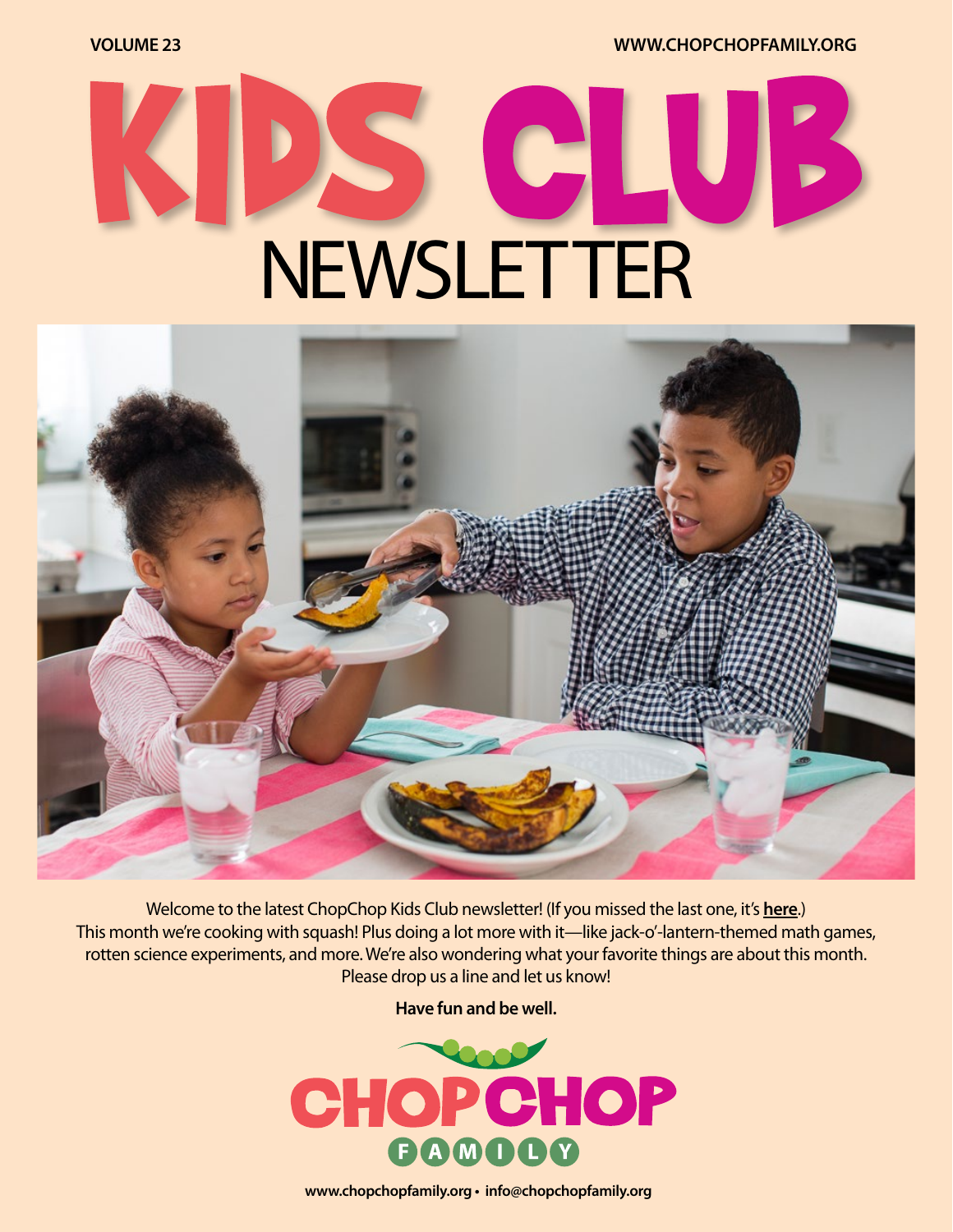## Simplest Roasted Squash

This recipe calls for acorn squash, but you can cook other winter squash the same way. You may need to deal with their shape a little differently during the cutting process; as long as you end up with thinnish wedges or slices, they'll come out right. Very tender squash such as butternut and delicata won't need the added water.

❚ **HANDS-ON TIME:** 20 MINUTES❚ **TOTAL TIME:** 1 HOUR ❚ **MAKES:** 4 SERVINGS

#### **KITCHEN GEAR**

Cutting board Sharp knife (adult needed) Measuring spoons Measuring cup 9 x 13-inch baking pan

#### **INGREDIENTS**

- 2 tablespoons plus 1 teaspoon vegetable oil
- 2 acorn squash
- $1/2$  teaspoon salt
- $1/2$  cup water

#### **INSTRUCTIONS**

**Wash your hands with soap and water, then gather all your equipment and ingredients and put them on the counter.**

- 1. Turn the oven on and set the heat to 425 degrees (see next page). Use 1 teaspoon of the oil to grease the pan.
- 2. Put the squash on the cutting board and stand them up (if possible). Tug or cut off the stems. Ask an adult to very carefully cut each squash in half through the stem end.
- 3. Using a measuring spoon, scrape out the seeds and as many of the fibrous strands as possible from each squash. (See "Roasted Squash Seeds" on page 4.) Cut each half into 4 wedges.
- 4. Put the squash wedges in the pan, cutside down, drizzle with the remaining 2 tablespoons oil, and sprinkle with the salt. Pour the water into the bottom of the pan so that it surrounds the squash (the water will evaporate as the squash bakes).
- 5. Once the oven temperature has reached 425 degrees, put the pan in the oven and roast until the flesh of the squash is deeply browned and you can easily poke the tip of a sharp knife into it, 35 to 45 minutes.
- 6. Serve right away.

### **GET CREATIVE**

Halfway through cooking, sprinkle on 1 teaspoon chopped fresh thyme or rosemary leaves (or a large pinch of dried) and/or drizzle with 1 tablespoon honey or maple syrup.

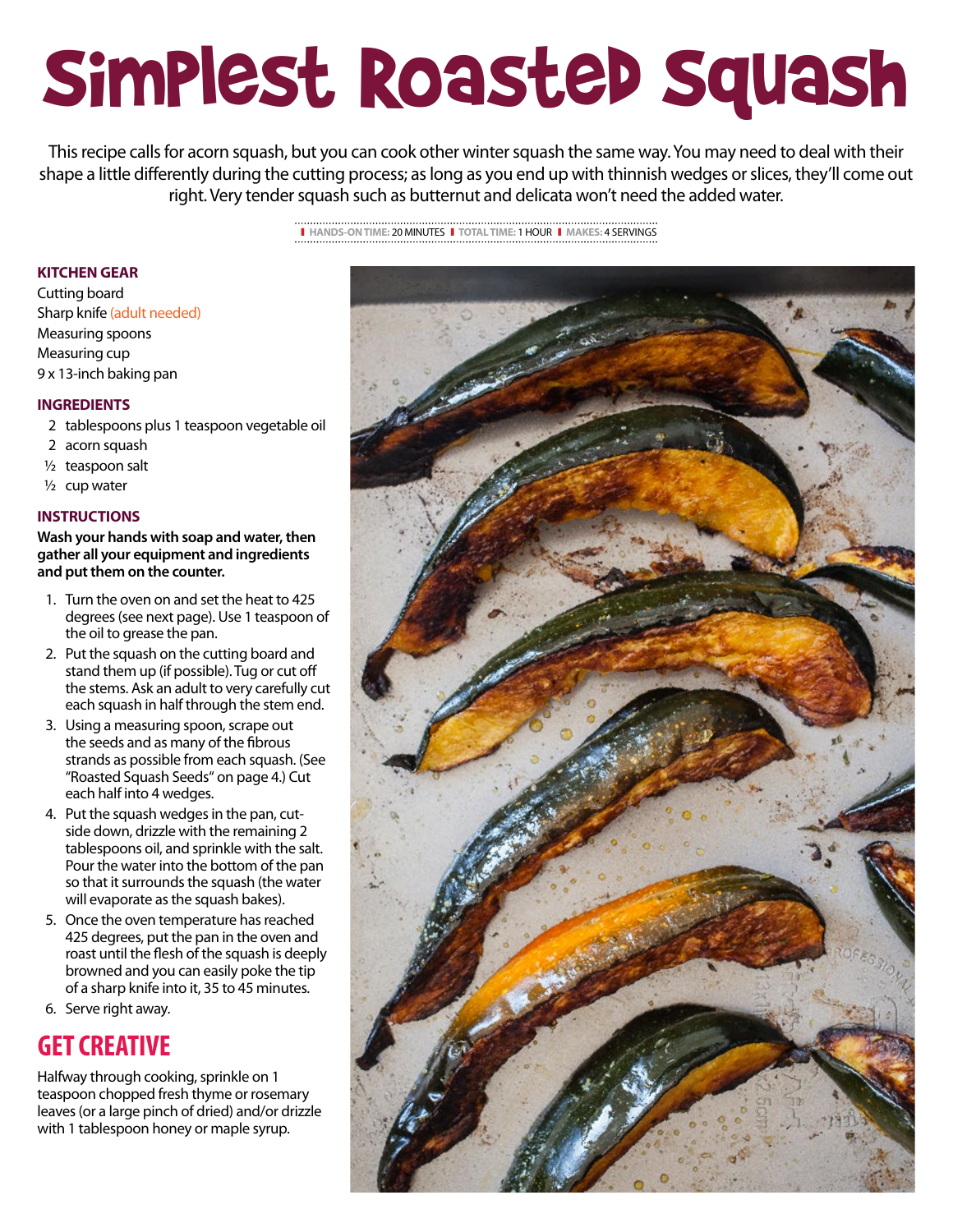



Pumpkin Loaf with Raisins and Dried Cherries **Any-Vegetable Minestrone** Any-Vegetable Minestrone

## **DO YOU HAVE MORE SQUASH OR SOME CANNED PUMPKIN?**

Try one of these recipes.

 **Butternut Squash and Apple Soup:** www.chopchopfamily.org/recipe/butternut-squash-and-apple-soup/

 **Any-Vegetable Minestrone:** www.chopchopfamily.org/recipe/any-vegetable-minestrone/

 **Indian Vegetable Curry:** www.chopchopfamily.org/recipe/indian-vegetable-curry/

 **Pumpkin-Pie Smoothie:** www.chopchopfamily.org/recipe/pumpkin-pie-smoothie/

**Pumpkin Loaf with Raisins and Dried Cherries:** www.chopchopfamily.org/recipe/pumpkin-loaf-with-raisins-and-dried-cherries/

### **KITCHEN SKILL**

## How to Use the Oven Safely

While you're still learning, an adult should help make sure that the oven has been turned on correctly and everything is safe. Remember to tie your hair back, keep hands and any flammable objects—like dish towels, papers, or cardboard packages—away from the oven, use the proper cooking temperature, and carefully watch the food that is cooking.

- 1. Make sure there is nothing in the oven before you turn it on. Turn the oven on and set it to 425 degrees. Wait for the oven to preheat. Many ovens will beep to alert you when the oven is preheated.
- 2. With the help of an adult, open the oven door, put the baking pan in the oven, and close the door.
- 3. Set a timer according to the recipe—35 minutes—and check to see if the squash is done. If not, leave it in for another 5 or 10 minutes and check again.
- 4. Avoid opening the oven door to peek at the squash, as it will make the oven lose heat.
- 5. Use pot holders when removing the pan from the oven.
- 6. Be sure to turn off the oven when you're done using it!

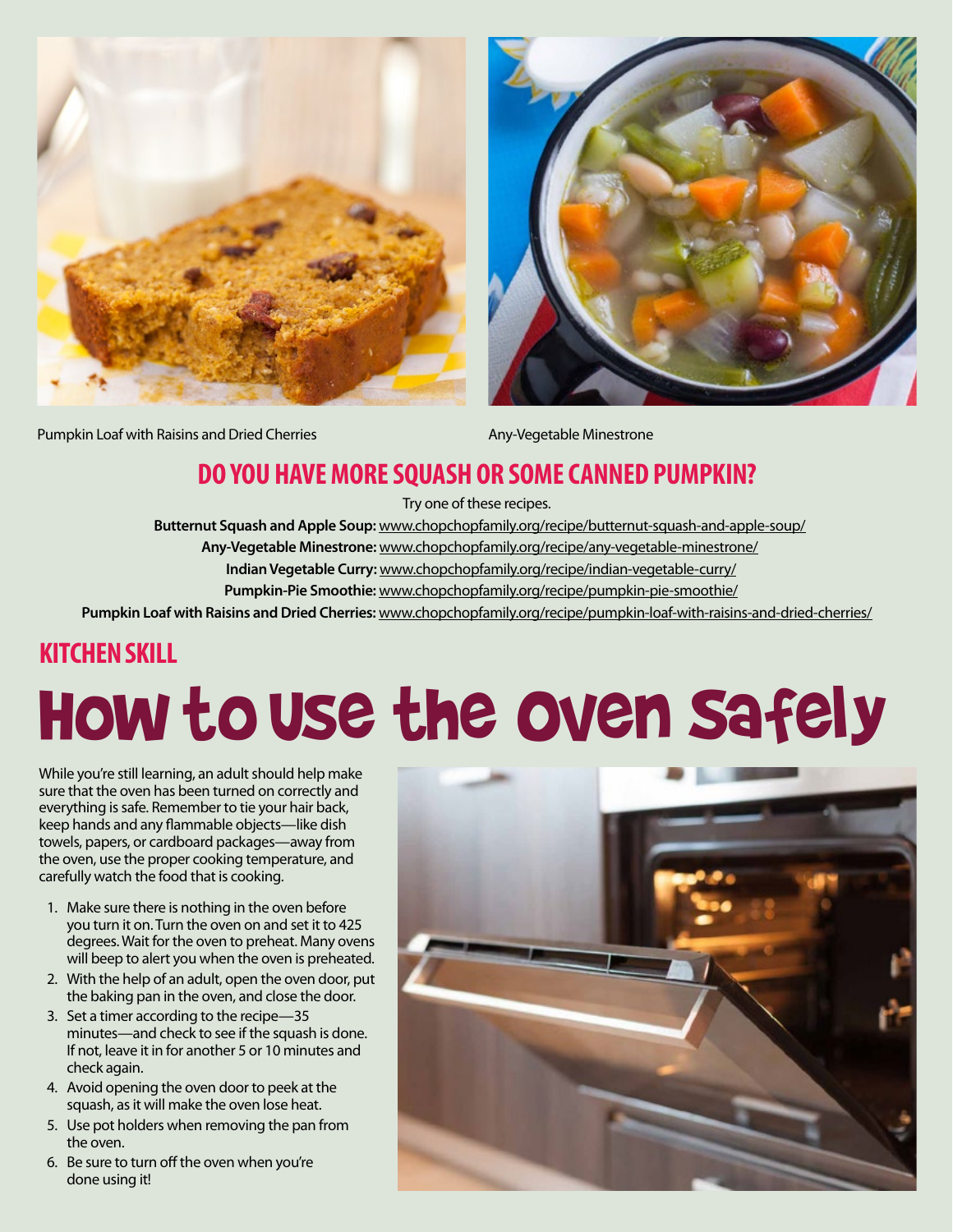## Roasted Squash Seeds

You can roast the seeds from any winter squash, not just your jack-o'-lantern! Your squash may have more or fewer seeds than 1 cup. You can just adjust the ingredient amounts accordingly.

> ❚ **HANDS-ON TIME:** 15 MINUTES❚ **TOTAL TIME:** 30–55 MINUTES ❚ **MAKES:** 4 SERVINGS

#### **KITCHEN GEAR**

Colander or strainer Clean dish towel Measuring cup Measuring spoons Rimmed baking sheet Wooden spoon or silicone spatula Potholders

#### **INGREDIENTS**

- 1 cup (or so) pumpkin or squash seeds
- 1 teaspoon vegetable oil
- ½ teaspoon salt

#### **INSTRUCTIONS**

**Wash your hands with soap and water, then gather all your equipment and ingredients and put them on the counter.**

- 1. Turn the oven on and set the heat to 325 degrees (see previous page).
- 2. Put the seeds in the colander or strainer and rinse well, but don't worry if there's still squash attached to them! (This is edible.) Blot them dry with the dish towel.
- 3. Put the seeds on the baking sheet and add the oil and salt. Mix everything together, then spread out the seeds in a single layer.
- 4. Once the oven temperature has reached 325 degrees, put the sheet in the oven and bake until the seeds are dry and golden brown, 15 to 40 minutes (this will depend on how big they are when you start, and how wet).
- 5. Set aside to cool, stirring with the spoon or spatula every 10 minutes or so. Serve right away or store in an airtight container for up to 1 week.

### **GET CREATIVE**

When the seeds are almost done, stir in one of the following for the last 5 minutes or so of baking:

- ½ teaspoon chili powder
- $\cdot$  1/2 teaspoon curry powder
- 1/2 teaspoon Old Bay or Creole spice blend
- 1/4 teaspoon cayenne pepper
- $\cdot$  1 teaspoon brown sugar and  $\frac{1}{2}$  teaspoon ground cinnamon